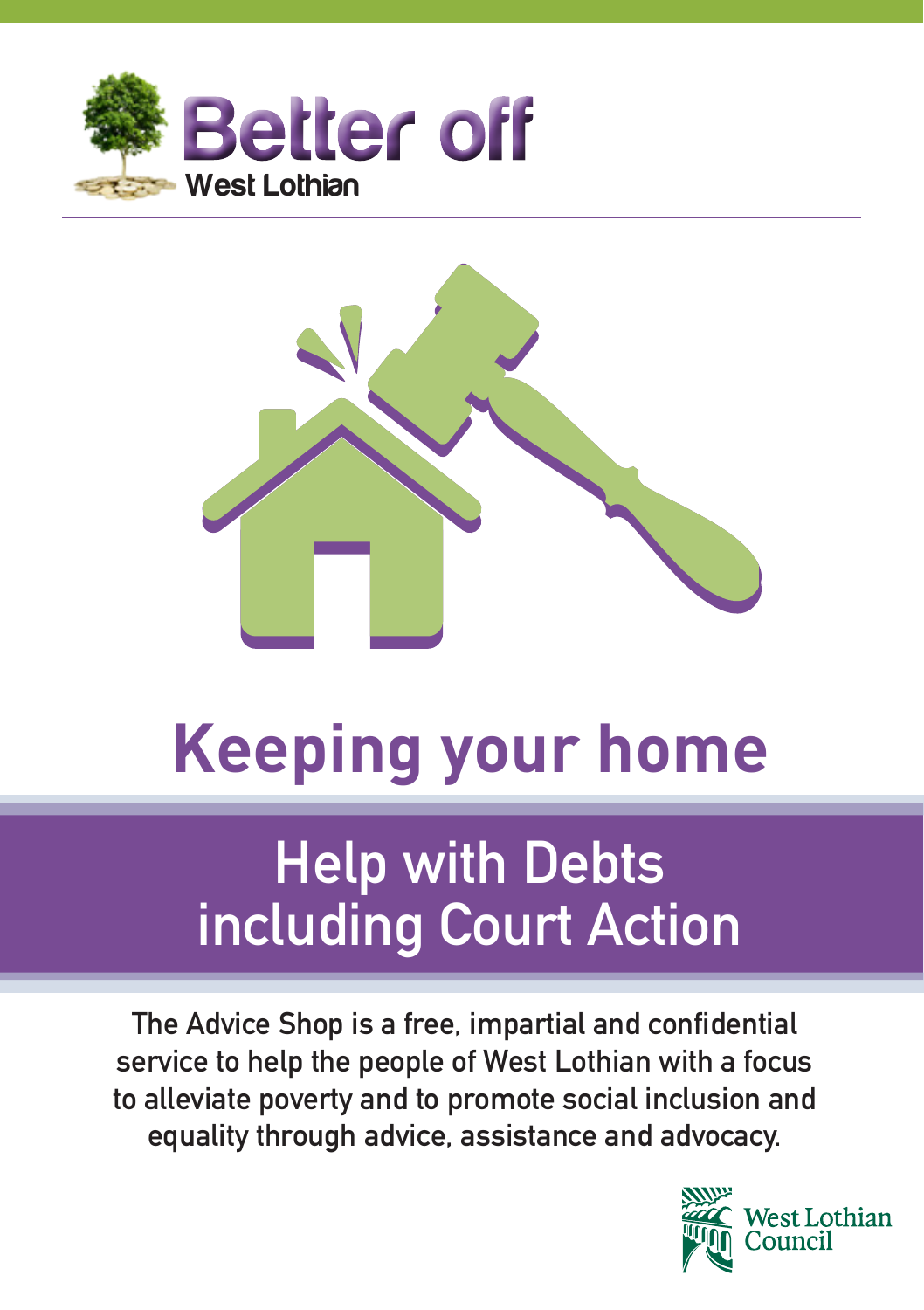## **Contents:**

#### **1 Stage 1: Prevention**

- Problems paying your rent/mortgage or debts?
- Rent
- Mortgage
- Other unpaid debts
- Flowchart

#### **3 Stage 2: At Court**

- **•** Preparation for court
- Representing yourself at court

#### **8 Stage 3: A Court Decision**

• Useful Contacts

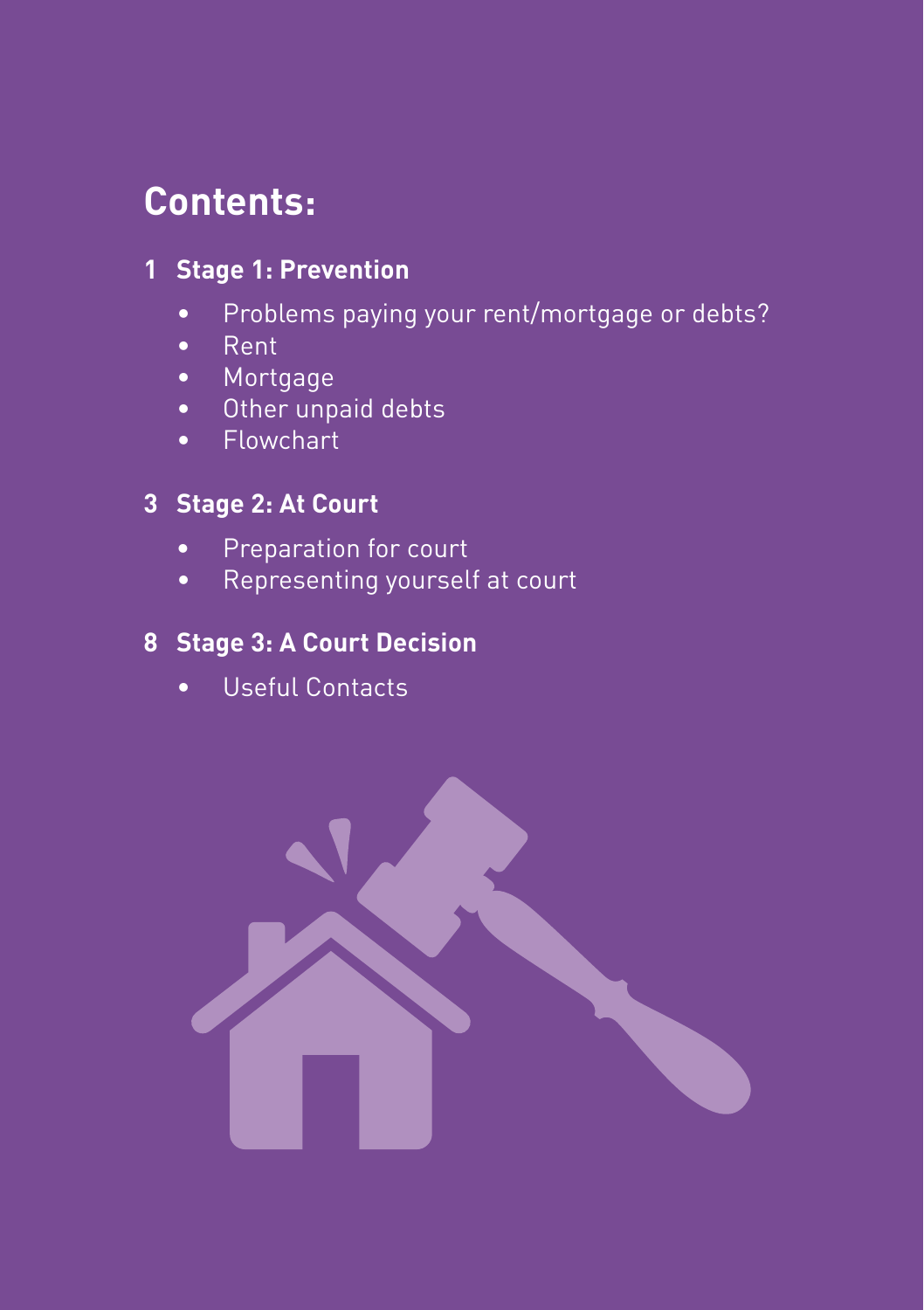

## **Paying your rent**

It is important to maintain regular contact with your landlord or lender. Get in touch as early as possible when any issues arise.

## **Rent**

Do not let arrears build up. Contact your landlord to explain your situation. Make it a priority to update your Housing Officer on any issues as early as possible. Explain your situation and how this may affect your ability to pay your rent. For social housing tenants, your Housing Officer will welcome the early communication and be only too happy to offer advice and guidance. For private tenants, early contact with your landlord or their acting agent should be made as early as possible when issues arise.

Your circumstances may have changed. You may have had a drop in household income. Always make sure you get an up-to-date benefit health check carried out. The Advice Shop can help you with this. The benefit check will identify if you are entitled to any help towards your rent costs. You can get help with budgeting and money advice to support you.

## **Mortgage**

If you are falling behind with mortgage payments, inform your lender as soon as you become aware of any issues that could affect your ability to meet mortgage payments. Discuss your options with your lender. They may be able to offer a payment holiday, or they can



take reduced payments for a period until the crisis has been resolved.

If you have mortgage arrears, your lender can take you to court to repossess your home. There are rules that mean your lender can only do this as a last resort and after other options have been exhausted.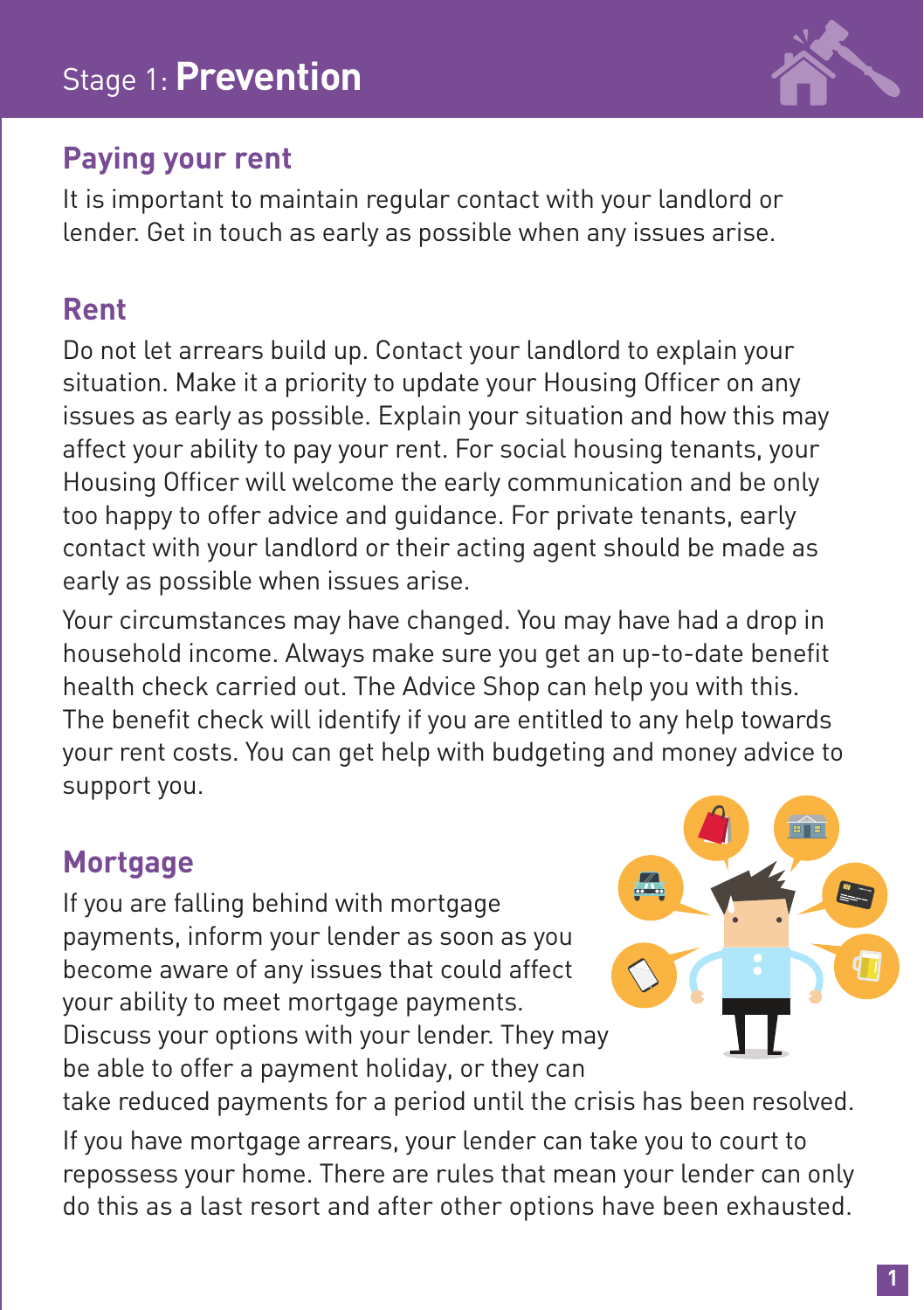## **Other unpaid debts**

Creditors are entitled to contact you to collect unpaid debts, whether it is by letter, phone call or home visit. However, your creditors must act within the law when pursuing a debt you may owe to them.

If you owe money and do not pay it back, the creditors you owe money to may eventually take you to court. This is called making a claim.

If one of your creditors takes you to court, it is really important not to ignore the situation and to know what action you can take in response.

If you take action quickly, you can avoid the situation getting worse. If you do not take action, you could end up with a bigger debt, or even losing your home or your possessions.

Therefore early communication is very important and may mean the difference between going to court or not.

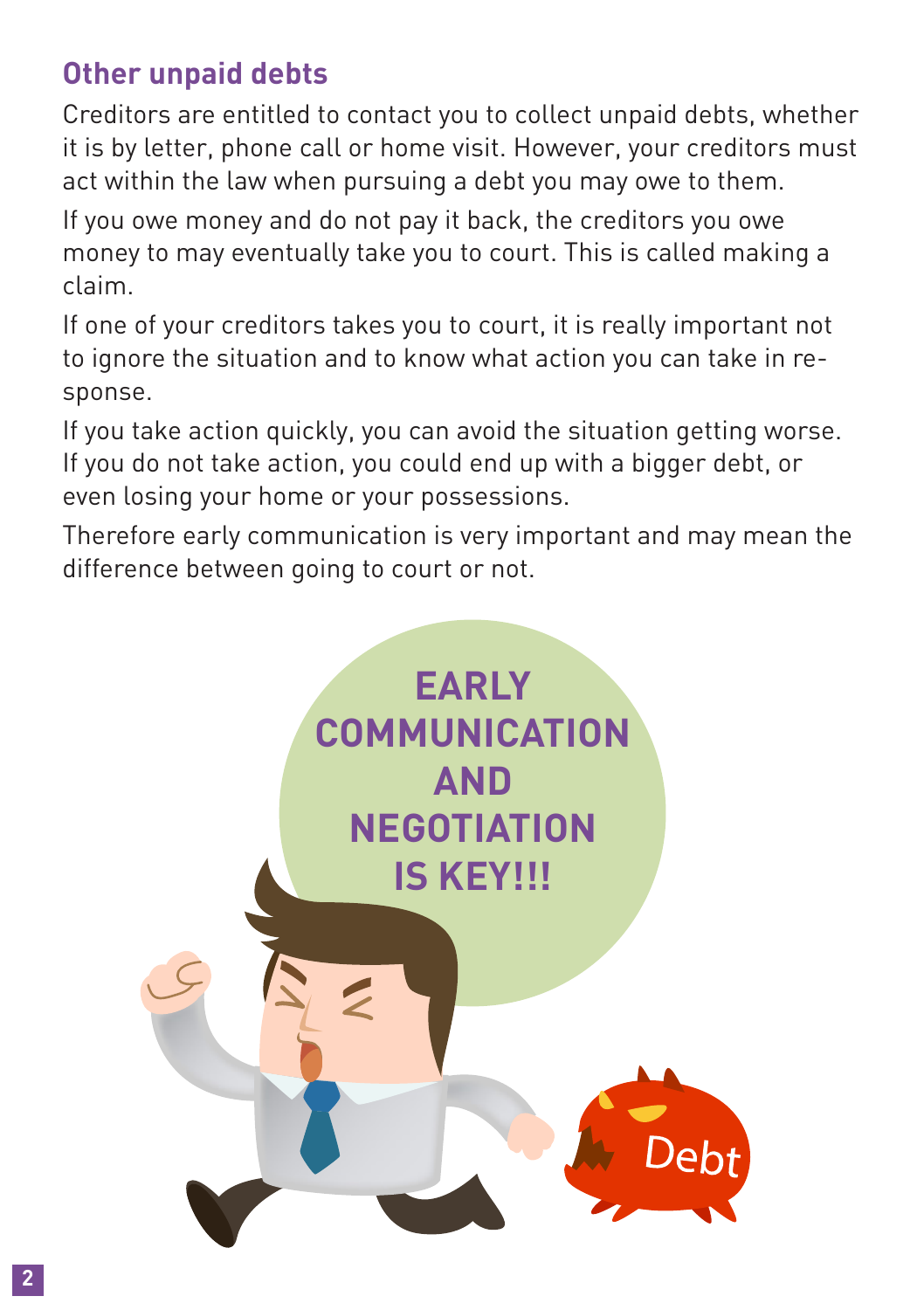## **Preparation for Court**

## **Prior to Court**

**You may be worried about attending court, particularly if you do not have a solicitor or other representative to speak for you. The following information may help you to prepare for your appearance.**

#### **Prepare for any court hearing as well as you can**

It will help you, and the court, if you have already thought about what you want to say in court. You should prepare your case as thoroughly as possible. Decide what papers or other items you wish to take with you to support your case.

#### **Make sure you know the date and time of any court hearing you are attending**

The calling date can be checked from the front page of the summons or copy summons which you will have. If you are in any doubt, contact the sheriff clerk. It will not help your case if you turn up on the wrong day, or at the wrong time, as the case will almost certainly be dealt with in your absence.

#### **Check the whereabouts of the court, and how to get to it**

If the court is situated in an unfamiliar town, make sure that you know the exact location of the court and how to get there. Find out about public transport to the court, or where you can park your car. If in doubt, you can telephone the sheriff clerk for assistance.

#### **Consider visiting the court in advance**

If you are worried about attending court, or are concerned about finding it, you may want to go there before the day of your case, to familiarise yourself with the layout of the building. Most courts have a reception point, and staff will be pleased to answer any questions about the courtrooms and other facilities.

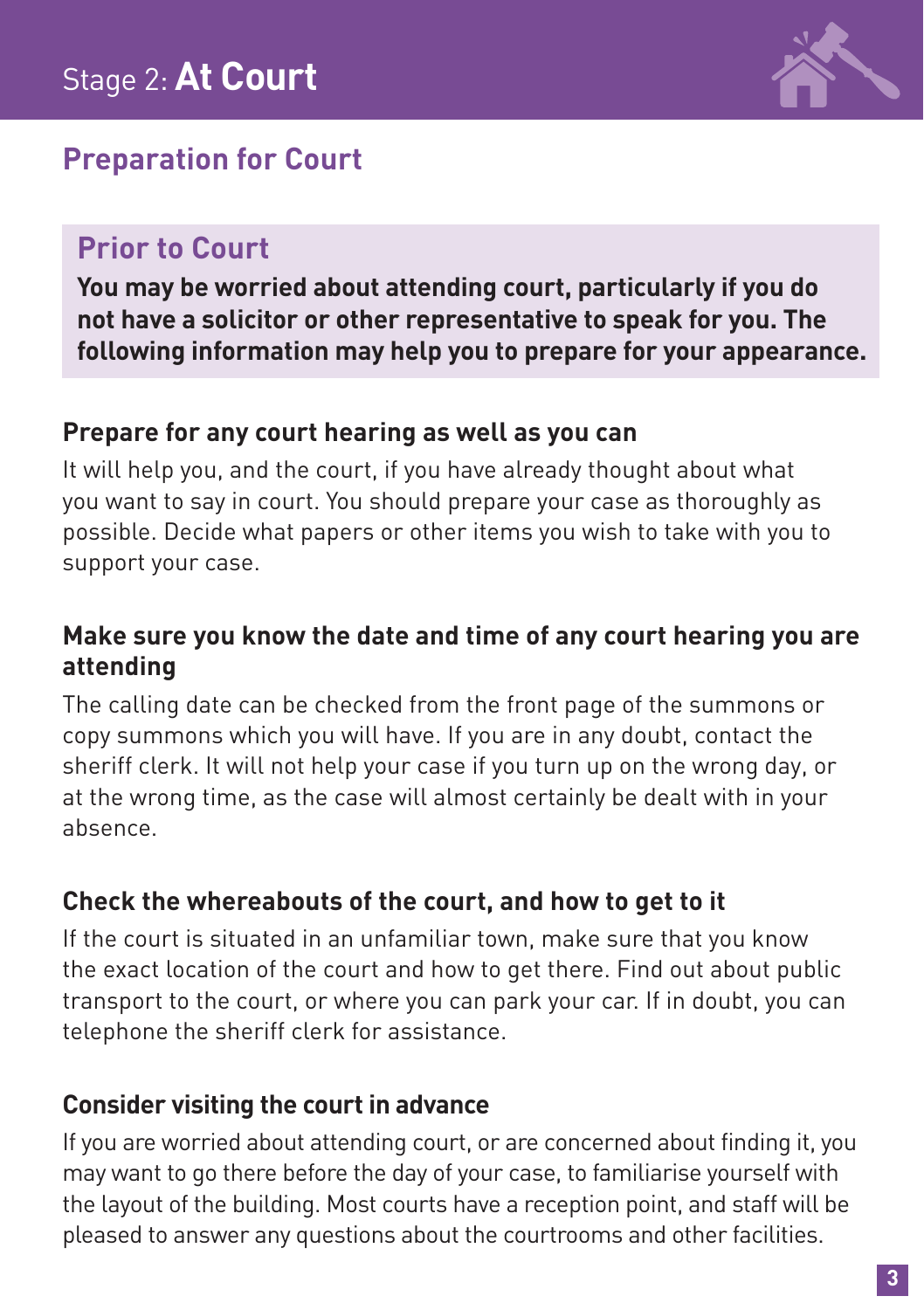#### **Allow yourself plenty of time to get to the court**

If you are late the action, in all probability, will have been dealt with in your absence.



#### **Remember to bring any papers or items with you which might be useful**

Examples of these might include:

- A copy of the summons or any response to it.
- Any letters, receipts, invoices or contracts which you may wish to refer to in court to support your case.

#### **Your defence and payment proposal**

#### **Defence**

Examples of issues that have arisen which can be used as a suitable defence include the following;

- Unemployment
- Reduced income
- Benefit issues
- Poor or failing health
- Bereavement

The above are some of the most common issues which impact on an individual's ability to keep up with payments to a debt.

#### **Proposal (Offer)**

Any offer should cover the current payment plus a reasonable amount towards any arrears balance.

It is therefore important that you think about the current arrears balance in relation to your income. Any offer should be affordable and be comfortably maintained. It should ideally show that any arrears balance will be cleared in a reasonable and realistic time frame.

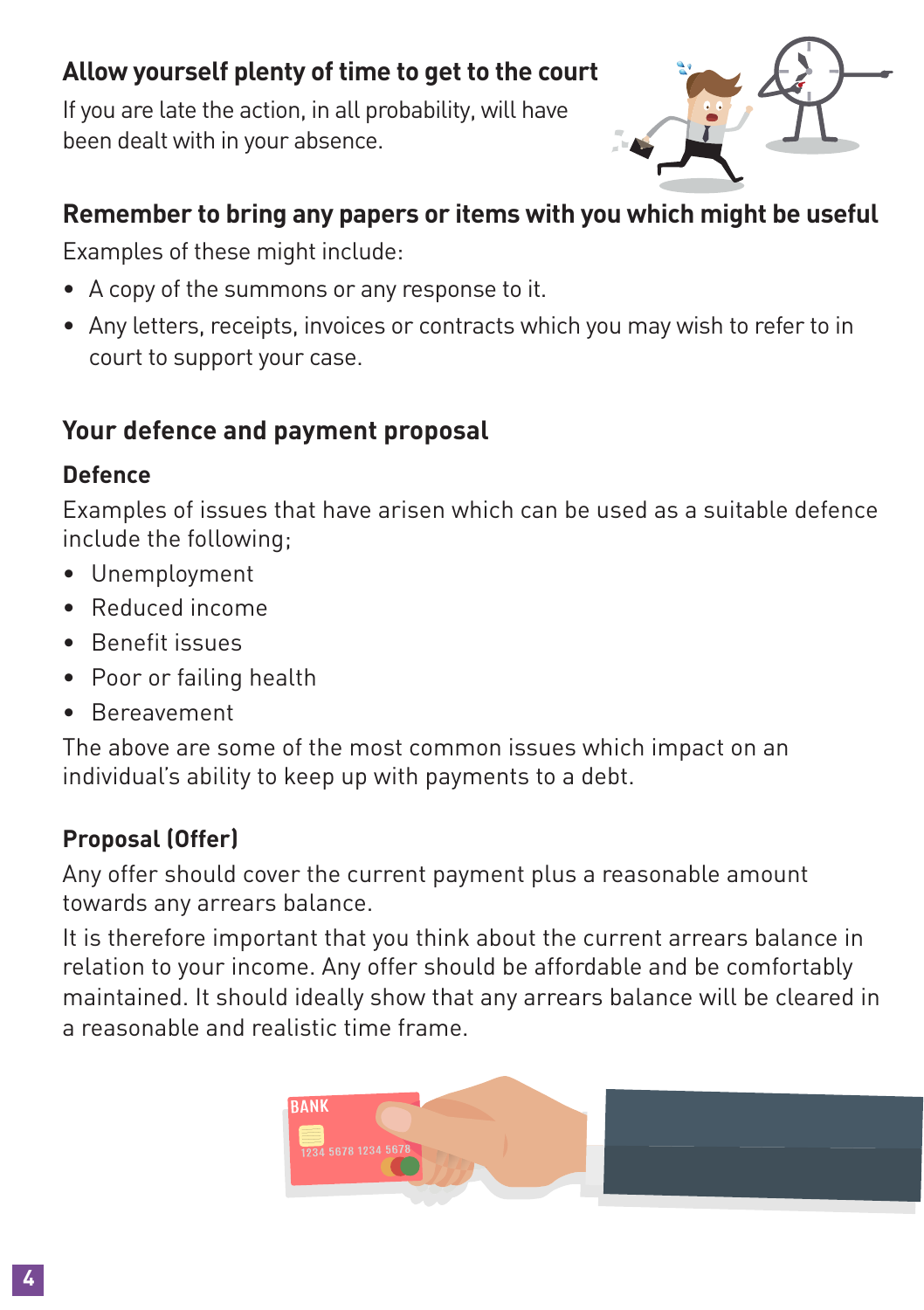#### **Stage 1: Trying to stop a court action**



#### **Stage 3: Understanding the court decision**

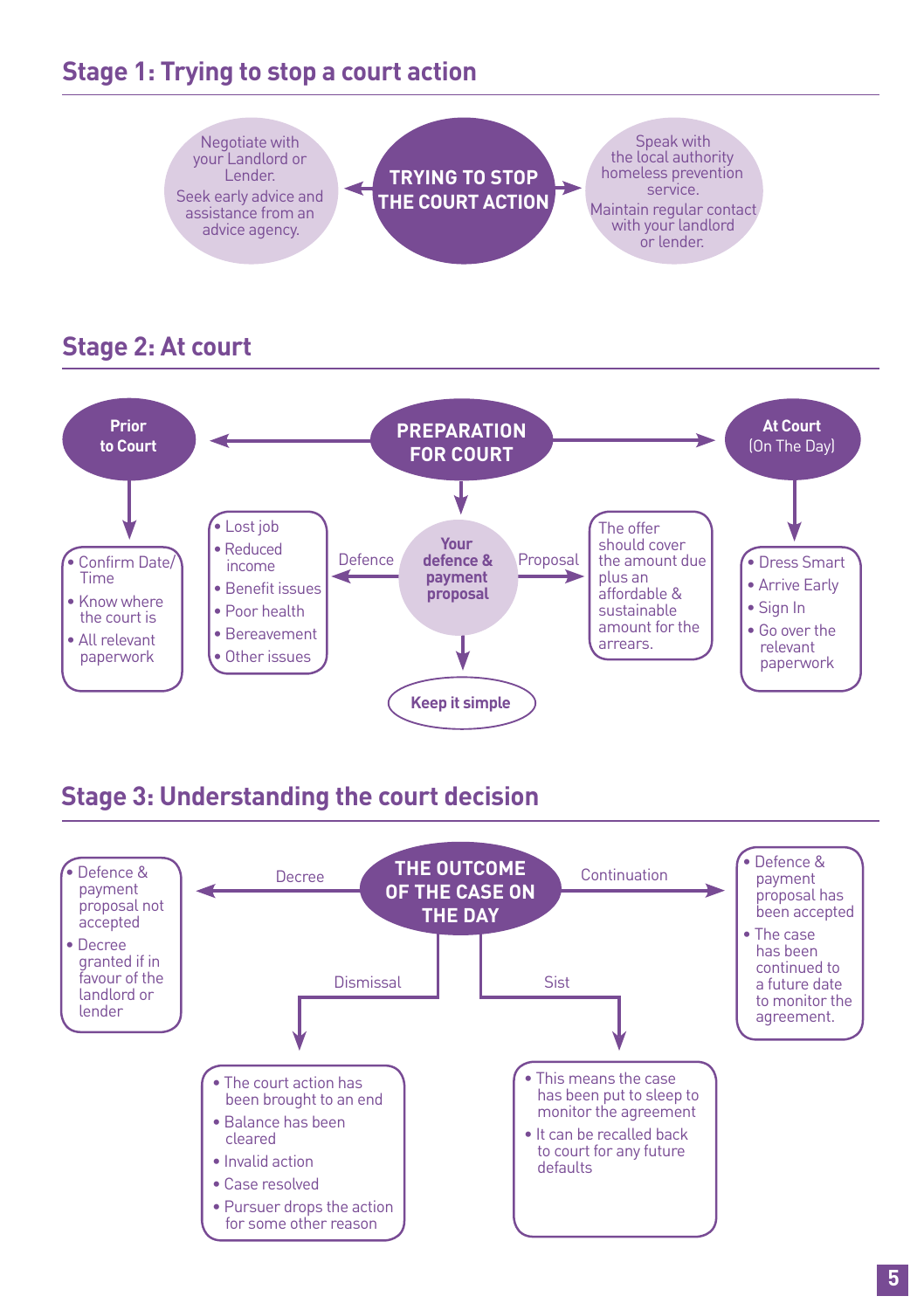## **Representing yourself at Court**

#### **Dress Code**

Dress as smartly as you can for court. Wearing football colours or displaying offensive slogans mean you will not be permitted entry to the court.

#### **Arrive early**

Arriving early will let you familiarise yourself with the court and its surroundings.

#### **Find out exactly where you have to go**

When you arrive at the court, there will be a reception point at all but the smallest courts. If there is no receptionist available, you should go to the sheriff clerk's office for help as you must register your arrival.

### **Be prepared for some delay**

Please remember that courts can be very busy and that it is very difficult to forecast how long individual cases might take. This means that your case may not be called at the time stated. It can also be difficult to predict how long any hearing will last, once it gets underway.

You should therefore allow for delays, and arrange your affairs accordingly. Remember this if you leave your car at a parking meter!

It might be worth enquiring at the sheriff clerk's office, when you arrive at court, whether there is likely to be any delay to the start of your case.

#### **Review your documentation. Go over your defence and payment proposal.**

If having arrived early at court and registered your attendance, then use this extra time to look over any supporting documentation. Read over your defence and payment proposal details.

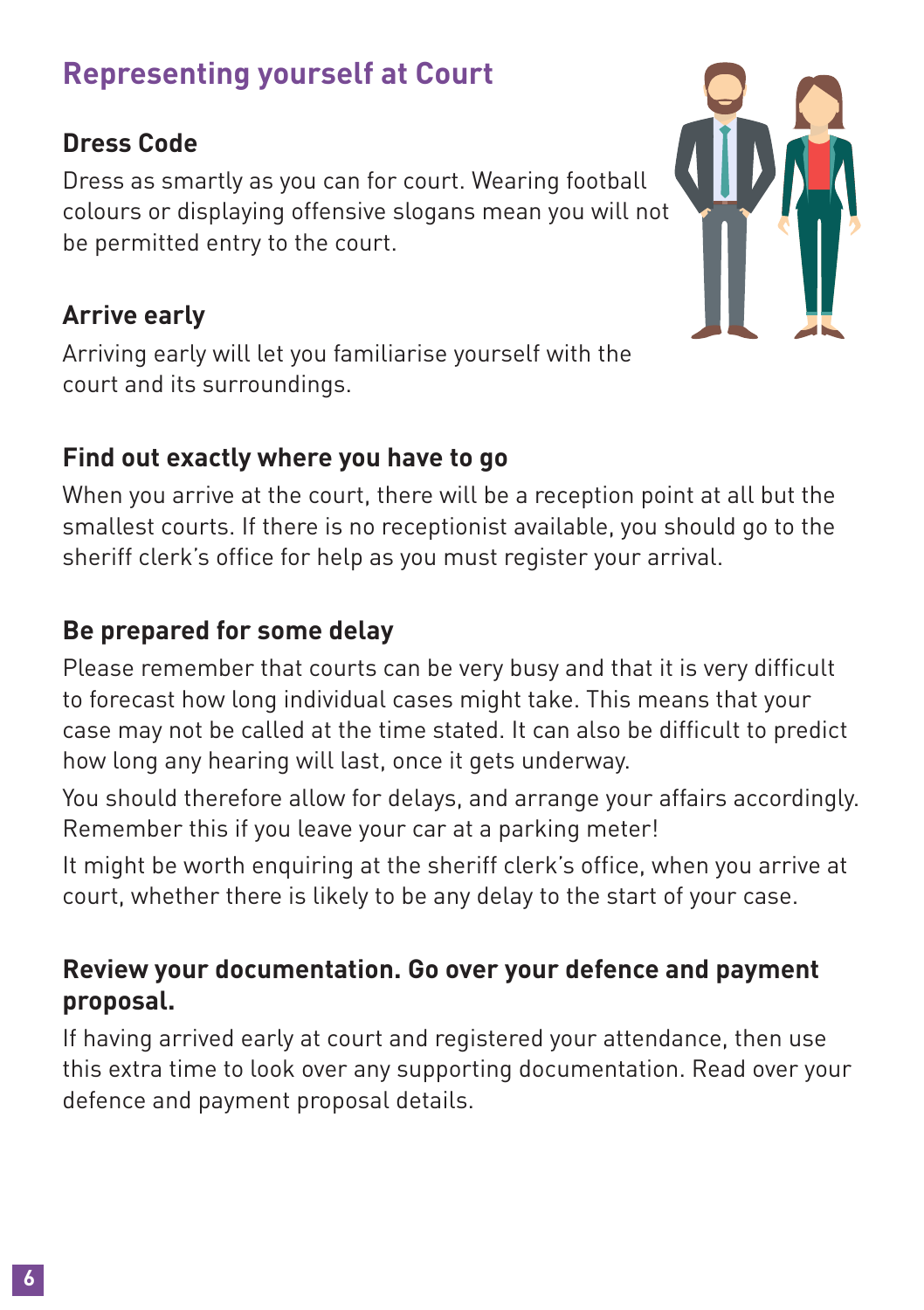*"Keep it Simple"*

#### **In the courtroom**

Make sure your mobile phone is switched off prior to entering the courtroom. You should take a seat in the courtroom until the clerk of court or court officer calls your case. When he/she does so, you should go forward and stand where they indicate.

#### **Addressing the court**

The sheriff will give you some information about how the case will be conducted at the beginning of the hearing.

At various times during the hearing of the case, if you are representing yourself, the sheriff will invite you to address the court. You should not interrupt while others are speaking.

#### **Try to make your points clearly and simply. Do not talk about matters which are not relevant.**

Listen carefully to any instructions or explanations about procedure which the sheriff or the clerk of court may give you.

The sheriff is normally addressed as My Lord/Lady.

You will be known as the defender as you wish to defend this court action.

Your landlord/lender or creditor (or any agent on behalf of) will be known as the pursuer.

#### **Future court attendances**

Sometimes, it may be necessary for the case to be continued to another date. Make sure you know any future dates when it would be difficult for you to attend.



**7**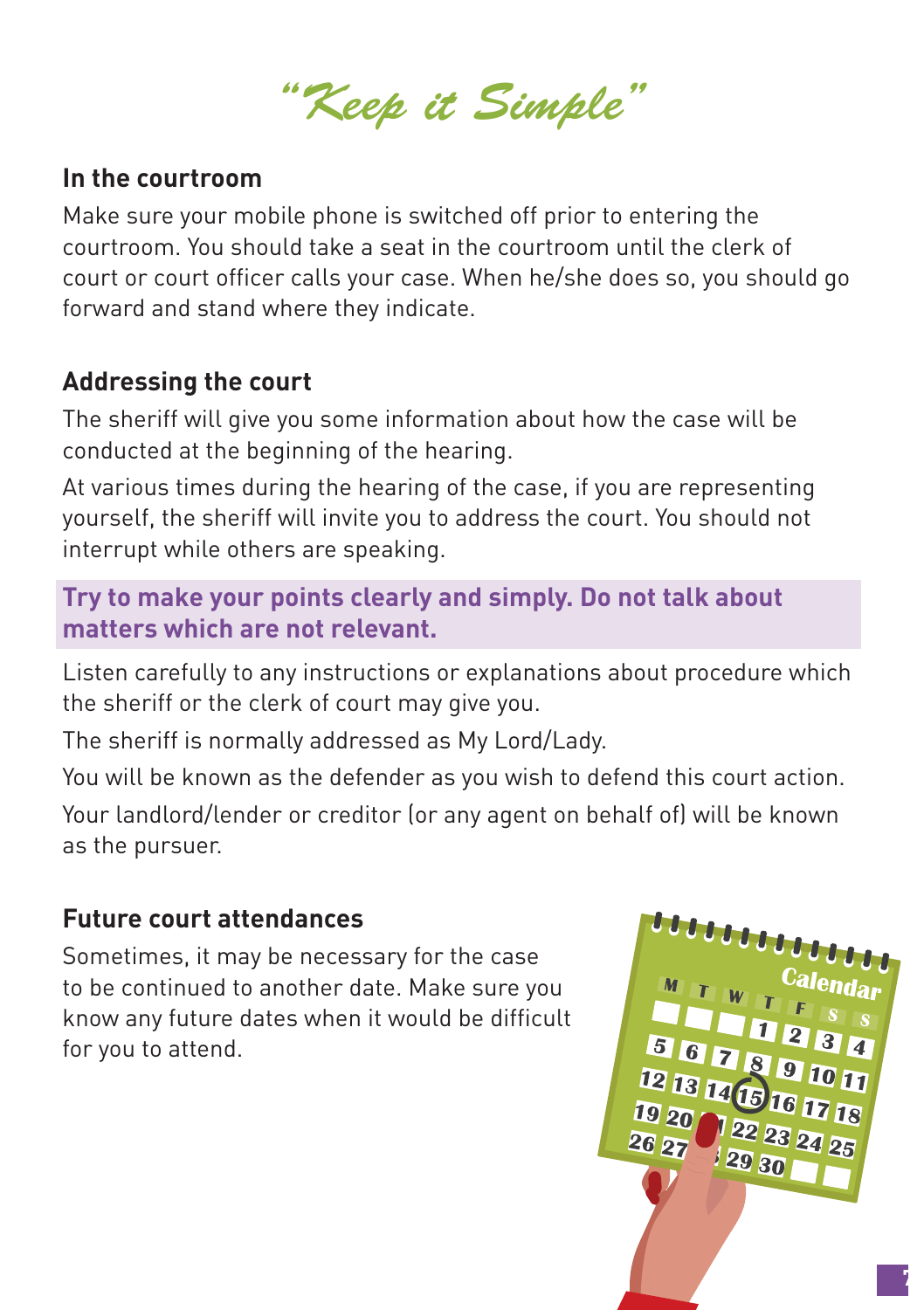

#### **The sheriff's decision will normally be one of the following:**

#### **Decree in favour of the landlord/lender or creditor.**

This means that the pursuer has been successful, either totally or partially, in the action. The court might then order you to pay any sum of money claimed, or comply with any other order sought by the pursuer. However, 14 days are allowed for the unsuccessful party to appeal. A copy of the court's order authorising enforcement of the decision cannot be issued until that period has expired.

If no appeal is registered, the sheriff clerk will issue the pursuer with a document called an extract decree. This gives authority to enforce the decree if you do not comply with the terms. The extract decree contains details of the court's order, and will tell you about any date by which you are required to comply. If you have been allowed to pay by instalments, or by deferred lump sum, the extract decree will say when the first instalment (or the whole sum) must be paid.

If decree has been granted in a rent or mortgage case, then the landlord or lender can progress eviction or repossession action if you do not clear the decree amount. A decree for removal has a six months lifespan.

#### **Continuation**

This means that the Sheriff has agreed to another hearing at a later date. This may be to allow for extra time to resolve outstanding issues alongside monitoring the agreed payment offer.

A request may be made before this next court hearing if the agreed payments are maintained and all other issues have been resolved. This request may be for a further continuation or sist (see below).

#### **Sist**

If the agreement has been maintained from the first court hearing, and no other issues are outstanding, then at the next court hearing the case may be sisted. This means that the case will be taken off the court run in order to monitor the current agreement.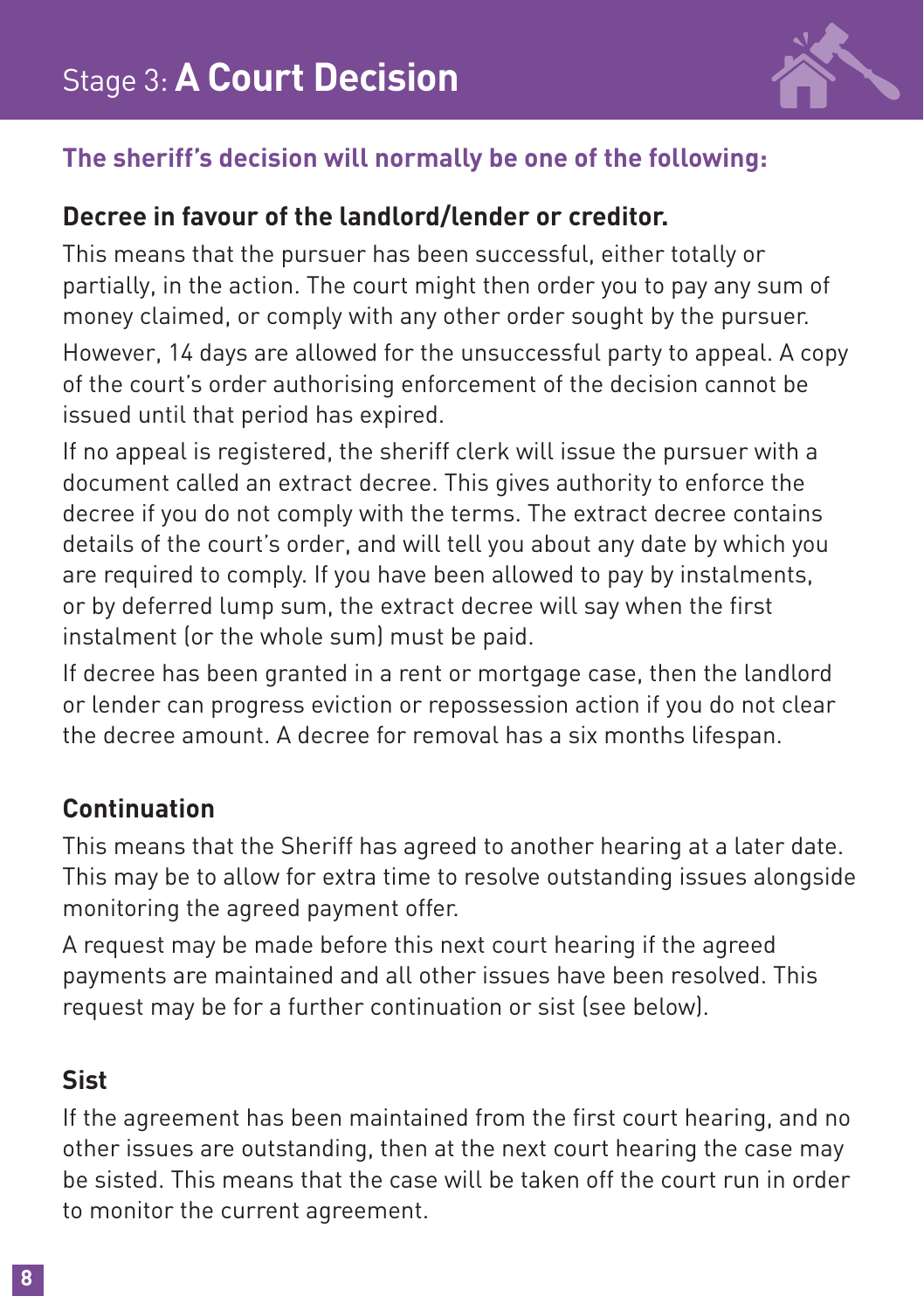Should you default on any previous arrangement agreed in court, then this case can be recalled back to court and decree could well be the likely outcome this time round.

#### **Dismissal of the action**

Once the arrears are cleared you can ask for the case to be recalled back in to court. You can ask for a dismissal of the action. This request can be carried out by contacting your housing office or lender.

| <b>Useful Contacts:</b>                               |               |
|-------------------------------------------------------|---------------|
| <b>Civil Legal Assistance Office</b>                  | 0131 240 1960 |
| <b>Shelter Scotland</b><br>(9am-5pm Monday to Friday) | 0808 800 4444 |
| <b>Livingston Sheriff Court</b>                       | 01506 402400  |
| <b>Scottish Legal Aid Board</b>                       | 0131 226 7061 |
| <b>West Lothian Council</b>                           | 01506 280000  |